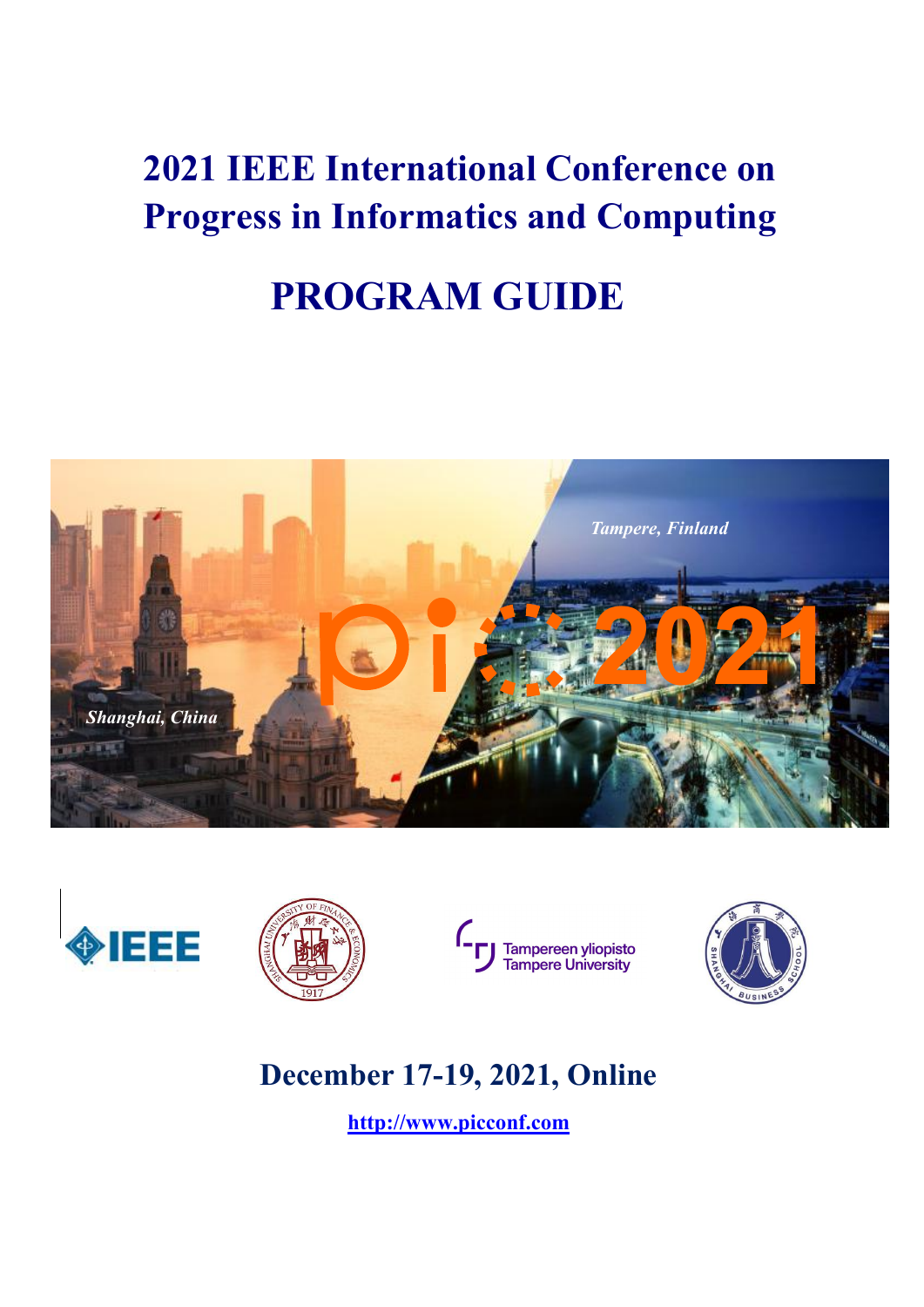#### **TECHNICAL PROGRAM**

### **Dec 17**

|              | <b>PIC 2021 Pre-conference Tutorial Talk</b>                                                                                                          |
|--------------|-------------------------------------------------------------------------------------------------------------------------------------------------------|
| 15:30 -17:00 | <b>Online Tutorial, Chair Dr. Bo Huang</b><br>" Principles and Practice of Neural Machine Translation"<br><b>Assistant Prof. Yun Chen</b><br>(Room A) |
| $17:00 -$    | <b>Supper</b>                                                                                                                                         |

### **Dec 18**

| $8:00 - 9:00$  | <b>Breakfast</b>                                                                                                                         |  |  |
|----------------|------------------------------------------------------------------------------------------------------------------------------------------|--|--|
|                | PIC 2021 Welcome                                                                                                                         |  |  |
|                | Chairs: Prof. Hamido Fujita, Prof. Yinglin Wang, Prof. Jyrki Nummenmaa                                                                   |  |  |
| $9:00 - 9:20$  | <b>Prof. Zheying Zhang</b>                                                                                                               |  |  |
|                | (Room B1)                                                                                                                                |  |  |
|                | <b>Online Keynote Speech(1), Chair: Prof. Xing Wu</b>                                                                                    |  |  |
| $9:20 - 10:20$ | "Fuzzy Transfer Learning"                                                                                                                |  |  |
|                | <b>Prof. Jie Lu</b><br>(Room B1)                                                                                                         |  |  |
| 10:20 - 10:50  | <b>TEA BREAK</b>                                                                                                                         |  |  |
|                | <b>Session1</b><br><b>Machine Learning Theory &amp; Methods</b>                                                                          |  |  |
|                | (Room B1)<br>#01-007, #06-032, #07-050, #10-079                                                                                          |  |  |
|                | <b>Chair: Yufeng Liu</b>                                                                                                                 |  |  |
|                | (#007) "An Enhancement to Graph Grammar for the Specification of Edge Semantics"                                                         |  |  |
|                | Yufeng Liu and Fan Yang                                                                                                                  |  |  |
| 10:50 - 11:50  | (#032) "Research of Imbalanced Classification Based on Cascade Forest"                                                                   |  |  |
|                | Minghua Shi, Fangxin Lin, Ying Qian and Liang Dou                                                                                        |  |  |
|                | (#050) "Wide Residual Lightweight Network Using Simplified Adaptive Parameter<br>Rectifying Units"                                       |  |  |
|                | Yufeng Ling, Jian Lu, Jian Dong, Tianjian Li and Zhiming Cai                                                                             |  |  |
|                | (#079) "Research on Hierarchical Clustering Undersampling and Random Forest Fusion                                                       |  |  |
|                | Classification Method"<br>Junqing Li, Huimin Wang, Changqing Song, Ruiyi Han and Taiyuan Hu                                              |  |  |
|                | <b>Session2: Decision Making &amp; Optimization</b>                                                                                      |  |  |
|                | (Room B2)<br>#49-030, #50-092, #51-142, #52-113<br><b>Chair: Jingsong Zhang</b>                                                          |  |  |
| 10:50 - 11:50  | (#030) "A Hybrid Whale Optimization and Particle Swarm Optimization Algorithm"<br>Zijing Yuan, Jiayi Li, Haichuan Yang and Baohang Zhang |  |  |
|                | (#092) "Improved Arithmetic Optimization Algorithm via Opposition-based Learning<br>Strategy"<br>Lin Xia, Haomiao Li and Jiang Xin       |  |  |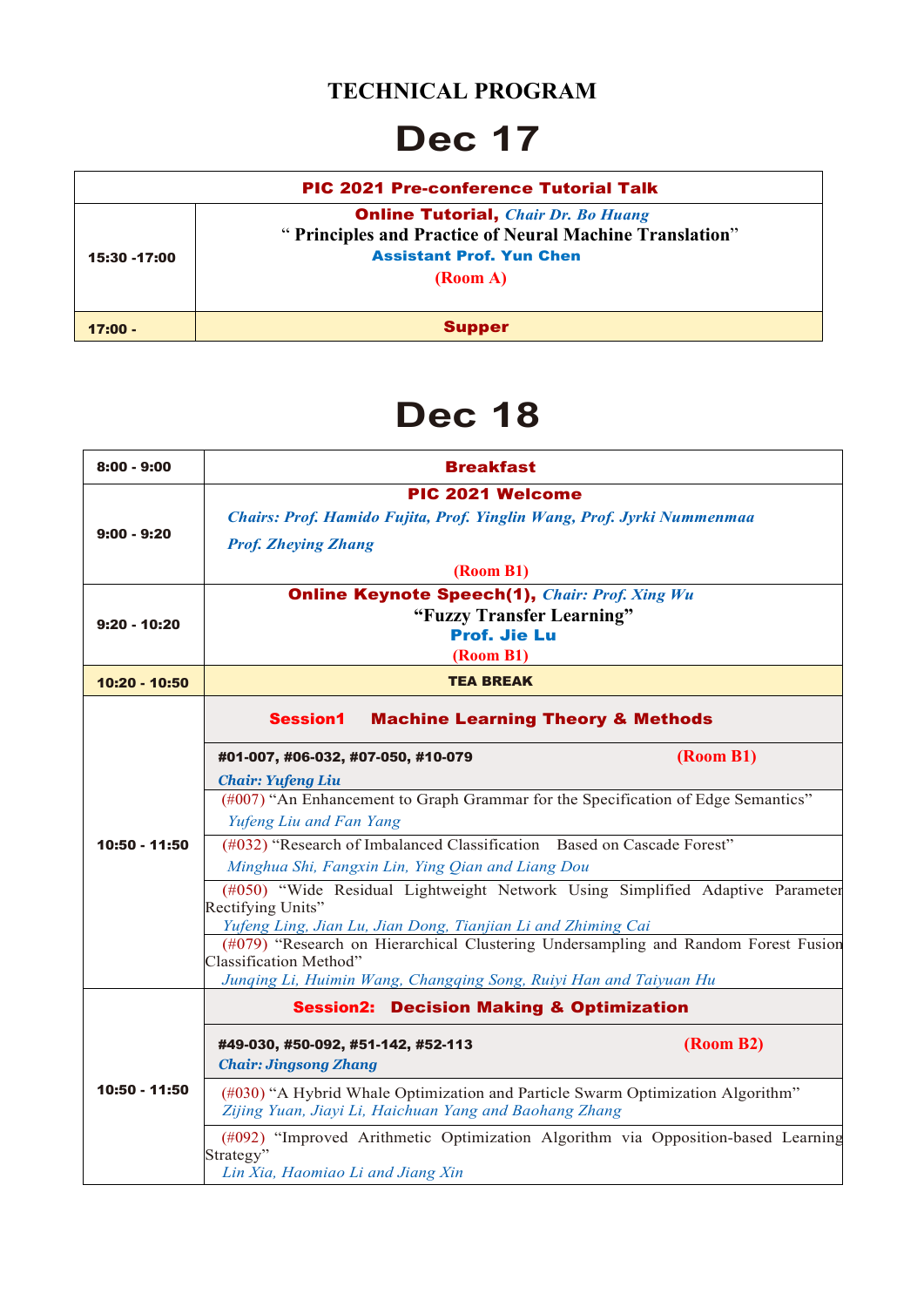|             | (#142) "Optimal scale combinations selection for incomplete generalized multi-scale  |           |  |
|-------------|--------------------------------------------------------------------------------------|-----------|--|
|             | decision systems"                                                                    |           |  |
|             | Mou Qiong and Cheng Yunlong                                                          |           |  |
|             | (#113) "Lion Swarm Optimization Based on Balanced Local and Global Search with       |           |  |
|             | Different Distributions"                                                             |           |  |
|             | Kegin Jiang and Mingyan Jiang                                                        |           |  |
|             | <b>Session3: Big Data Computing</b>                                                  |           |  |
|             | #55-010, #56-011, #57-051, #58-072                                                   | (Room B3) |  |
|             | <b>Chair: Jianmei Guo</b>                                                            |           |  |
|             | (#010) "Dijkstra Algorithm based Building Evacuation Edge Computing and IoT System   |           |  |
|             | Design and Implementation"                                                           |           |  |
|             | Yanping Ji, Wensi Wang, Wangxin Chen, Liting Zhang, Mengyu Yang and Xiaowen Wang     |           |  |
| 10:50-11:50 | (#011) "A Comparison of Wearable Sensor Configuration Methods for Human Activity     |           |  |
|             | Recognition using CNN"                                                               |           |  |
|             | Lina Tong, Qianzhi Lin, Chuanlei Qin and Liang Peng                                  |           |  |
|             | (#051) "Machine learning Framework for Detecting offensive Swahili Message in Social |           |  |
|             | Networks with Apache Spark Implementation"                                           |           |  |
|             | Francis Jonathan, Dong Yang, Glyn Gowing and Songjie Wei                             |           |  |
|             | (#072) "Enhanced Particle Swarm Optimization for Workflow Scheduling in Clouds"      |           |  |
|             | Chang Lu, Jie Zhu and Haiping Huang                                                  |           |  |

|             | <b>Session4</b><br><b>Machine Learning Theory &amp; Methods</b>                                                                           |           |  |
|-------------|-------------------------------------------------------------------------------------------------------------------------------------------|-----------|--|
|             | #03-016, #04-017, #08-065, #11-086                                                                                                        | (Room B1) |  |
|             | Chair: Norikazu Takahashi                                                                                                                 |           |  |
|             | (#016) "Evolving Dendritic Neuron Model by Equilibrium Optimizer Algorithm"                                                               |           |  |
|             | Chunzhi Hou, Jiarui Shi and Baohang Zhang                                                                                                 |           |  |
| 13:30-15:00 | (#017) "Using Sparrow Search Hunting Mechanism to Improve Wate Wave Algorithm"                                                            |           |  |
|             | Haotian Li, Baohang Zhang, Jiayi Li, Tao Zheng and Haichuan Yang                                                                          |           |  |
|             | (#065) "Distributed HALS Algorithm for NMF based on Simple Average Consensus<br>Algorithm"                                                |           |  |
|             | Keiju Hayashi, Tsuyoshi Migita and Norikazu Takahashi                                                                                     |           |  |
|             | (#086) "Single Dendritic Neural Classification with Functional Weight-enhanced Differential<br>Evolution"                                 |           |  |
|             | Ziqian Wang, Kaiyu Wang, Jiaru Yang and Zheng Tang                                                                                        |           |  |
|             | <b>Session5 Image Recognition &amp; Computer Vision</b>                                                                                   |           |  |
|             | #15-021, #16-026, #17-033, #18-059, #20-087, #21-110<br><b>Chair: Xin Xu</b>                                                              | (Room B2) |  |
|             | (#021) "A YOLOv3 and ODIN Based State Detection Method for High-speed Railway<br>Catenary Dropper"                                        |           |  |
|             | Man Zhang, Weidong Jin, Peng Tang and Liang Li<br>(#026) "A medical reagent grade judgment system based on color intelligent recognition" |           |  |
|             | Run Chai, Junchao Wan and Huaping Zhu                                                                                                     |           |  |
| 13:30-15:00 | (#033) "Dual Attention Based Uncertainty-aware Mean Teacher Model for Semi-supervised                                                     |           |  |
|             | Cardiac Image Segmentation"                                                                                                               |           |  |
|             | An Xu, Shaoyu Wang, Jingyi Fan, Xiujin Shi and Qiang Chen                                                                                 |           |  |
|             | (#059) "Research on Knowledge Distillation Algorithm of Object Detection"<br>Liu Peishun, Xuefang Wang, Yuchun Chu and Zhang Wenbin       |           |  |
|             | (#087) "DA-STD: Deformable Attention-Based Scene Text Detection in Arbitrary Shape"                                                       |           |  |
|             | Xing Wu, Yangyang Qi, Bin Tang and Hairan Liu                                                                                             |           |  |
|             | (#110) "Multi-Level Drowsiness Detection Based on Deep Feature Fusion of Eye and Head                                                     |           |  |
|             | Pose"                                                                                                                                     |           |  |
|             | Fang Ye, Li Shunxin, Xin Yuan and Longfei Li                                                                                              |           |  |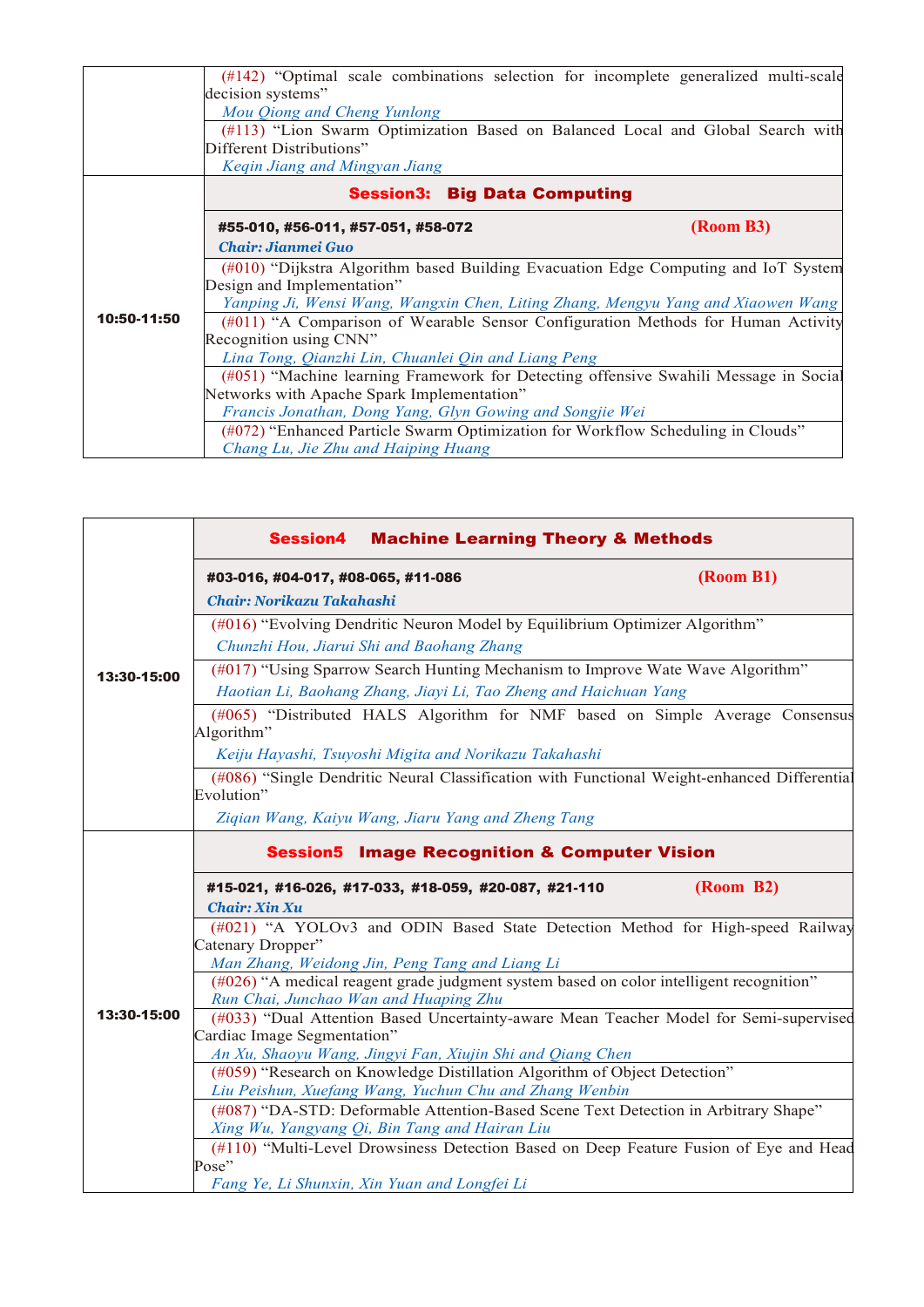|             | <b>Session6</b> Intelligent systems & Miscellaneous applications                                                                                                                                                                                        |
|-------------|---------------------------------------------------------------------------------------------------------------------------------------------------------------------------------------------------------------------------------------------------------|
|             | (Room B3)<br>#77-029, #78-114, #79-031, #82-037, #90-108, #92-107<br><b>Chair: Zaipeng Xie</b>                                                                                                                                                          |
|             | (#029) "An efficient seizure prediction method based on multi-scale feature fusion with<br>reduced channels"<br>Shunxian Gu and Xinning Song<br>(#114) "Integrated Learning Model Based on GC-Stacking for Early Prediction of Diabetes                 |
| 13:30-15:00 | Mellitus"<br>Xiaoxia Li, Jianjun Zhang, Peishun Liu, Ruichun Tang, Qing Guo and Qinshuo Wang<br>(#031) "An efficient deep learning framework of COVID-19 CT scans using contrastive<br>learning and ensemble strategy"                                  |
|             | Shenghan Zhang, Binyi Zou, Binquan Xu, Jionglong Su and Huafeng Hu<br>(#037) "A Multi-Sensory Blind Guidance System Based on YOLO and ORB-SLAM"<br>Chufan Rui, Yichen Liu, Junru Shen, Zhaobin Li and Zaipeng Xie                                       |
|             | (#108) "Research on Automatic Navigation for a Bipedal Humanoid Robot"<br>Bin Zhang, Junjie Moh and Hun-Ok Lim                                                                                                                                          |
|             | (#107) "Development of a 1-DOF Elbow Power Assisting System Based on<br>Mechanomyogram Signals"<br>Bin Zhang, Kenji Isobe and Hun-Ok Lim                                                                                                                |
| 15:00-15:40 | <b>TEA BREAK</b>                                                                                                                                                                                                                                        |
| 15:40-16:40 | <b>Online Keynote Speech(2), Chair: Prof. Zheying Zhang</b><br>" Adversarial Attacks and Defenses for Multi-view Learning"<br><b>Prof. Shiliang Sun</b><br>(Room B1)                                                                                    |
|             | <b>Session7: Image Recognition &amp; Computer Vision</b>                                                                                                                                                                                                |
|             | (Room B1)<br>#19-082, #22-144, #23-119, #24-078<br><b>Chair: Chen Lyu</b><br>(#082) "Computer Vision for Astronomical Image Analysis"<br>Sotiria Karypidou, Ilias Georgousis and George A. Papakostas                                                   |
| 16:40-17:40 | (#144) "Image Stitching Algorithm Based On Region Division For Underwater Dam Crack<br>Image"<br>Yuanbo Huang, Zhuo Zhang and Xiaolong Xu                                                                                                               |
|             | (#119) "Image Semantic Segmentation based on the GAN Auxiliary Network"<br>Jinshuo Zhang, Zhicheng Wang, Songyan Zhang, Gang Wei, Zhiqiang Xiong and Meng Yang<br>(#078) "Classification of Masonry Bricks using Convolutional Neural Networks - a Case |
|             | Study in a University-Industry Collaboration Project"<br>Mika Iitti, Jere Grönman, Jari Turunen and Tarmo Lipping                                                                                                                                       |
|             | <b>Session8:</b><br><b>Natural Language Processing &amp; Knowledge Management</b>                                                                                                                                                                       |
|             | (Room B2)<br>#37-095, #39-088, #41-143, #42-154, #43-064, #44-058<br><b>Chair: Peng Li</b>                                                                                                                                                              |
|             | (#095) "WebRank: Language-independent extraction of keywords from webpages"<br>Himat Shah, Radu Mariescu-Istodor and Pasi Fränti                                                                                                                        |
| 16:40-18:10 | (#088) "Research on An Two-Channel ACNN-LSTM Model for Financial Text Sentiment<br>Analysis"<br>Hanxiao Shi, Liqiang You, Mimi Ren and Xiaojun Li                                                                                                       |
|             | (#143) "Real-Time Kafka-based Topic Modeling and Identification of Tweets"<br>George Manias, Argyro Mavrogiorgou, Athanasios Kiourtis, Dimosthenis Kyriazis and<br>Dimitris Kakomitas                                                                   |
|             | (#064) "Towards Engineering Fair Ontologies: Unbiasing a Surveillance Ontology"<br><b>Evangelos Paparidis and Konstantinos Kotis</b>                                                                                                                    |
|             | (#058) "Multi-Round Recommendations for Stable Groups"<br>Ilmo Heiska and Kostas Stefanidis<br>(#154) "A Survey on the Identification of Causal Relation in Texts"                                                                                      |
|             | Mingyue Han and Yinglin Wang                                                                                                                                                                                                                            |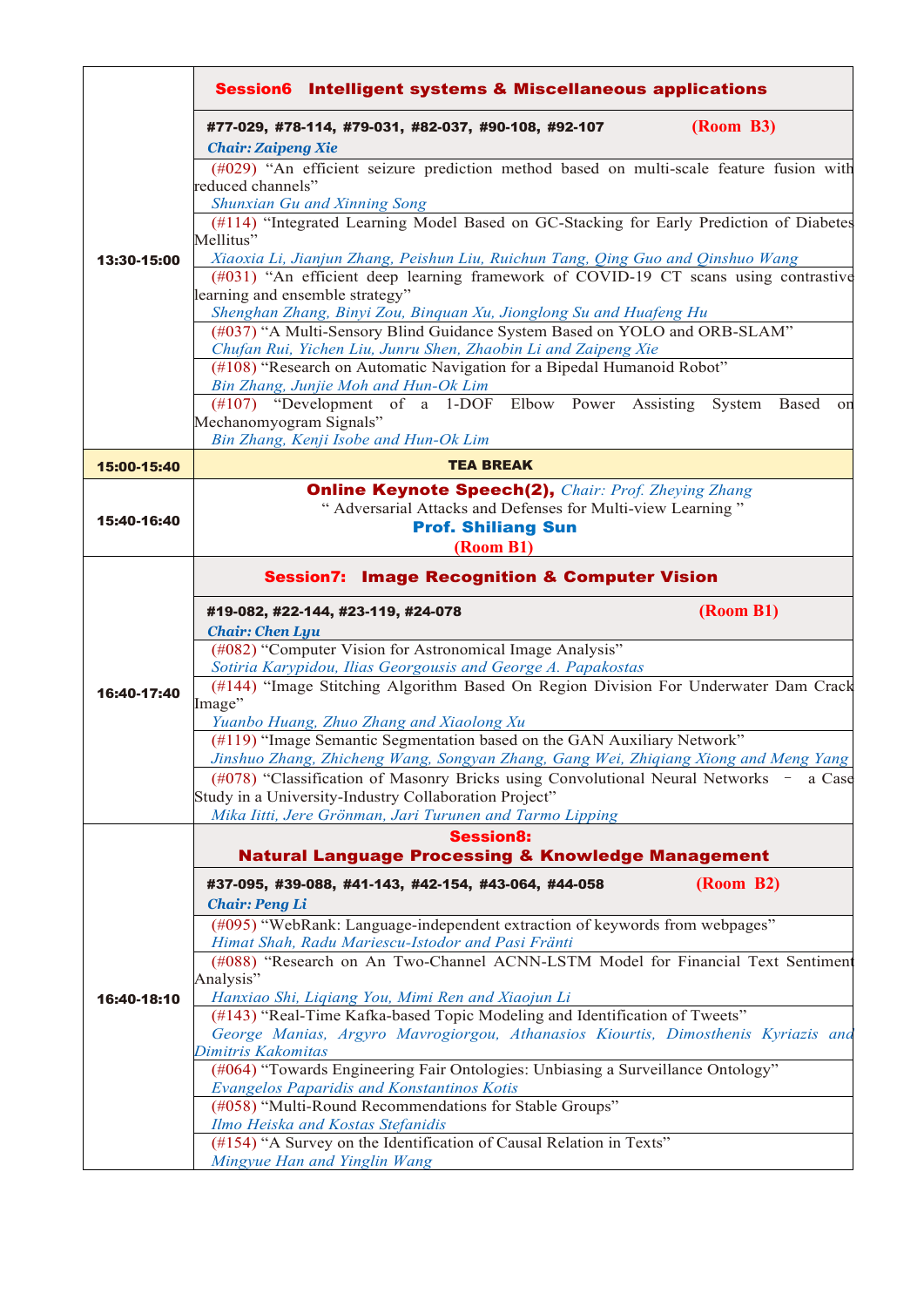|               | <b>Session9: Intelligent systems &amp; Miscellaneous applications</b>                                                                                                        |           |  |
|---------------|------------------------------------------------------------------------------------------------------------------------------------------------------------------------------|-----------|--|
|               | #76-027, #80-132, #81-056, #84-104, #93-034                                                                                                                                  | (Room B3) |  |
|               | <b>Chair: Victoria</b>                                                                                                                                                       |           |  |
|               | (#027) "Unsupervised Deep Variational Model for Multivariate Sensors Anomaly Detection"                                                                                      |           |  |
|               | Mulugeta Weldezgina Asres, Grace Cummings, Pavel Parygin, Aleko Khukhunaishvili, Marid<br>Toms, Alan Campbell, Seth I. Cooper, David Yu, Jay Dittmann and Christian W. Omlin |           |  |
|               | (#132) "Recognition of Usual Similar Activities of Dementia Patients via Smartwatches Using                                                                                  |           |  |
|               | Supervised Learning"                                                                                                                                                         |           |  |
| 16:40-17:55   | Sergio Staab, Johannes Luderschmidt and Ludger Martin                                                                                                                        |           |  |
|               | (#056) "An Optimized Algorithm for Indoor Localization and Concepts for Anonymous                                                                                            |           |  |
|               | Dynamic Obstacle"                                                                                                                                                            |           |  |
|               | Nizam Kuxdorf-Alkirata and Dieter Brückmann                                                                                                                                  |           |  |
|               | (#104) "Weighted dependence of the day of the week in patients with emotional disorders. A                                                                                   |           |  |
|               | mathematical model"                                                                                                                                                          |           |  |
|               | Pavél Llamocca, Victoria Lopez and Matilde Santos                                                                                                                            |           |  |
|               | (#034) "Fault Detection on Bearings and Rotating Machines based on Vibration Sensors Data"                                                                                   |           |  |
|               | Thanasis Kotsiopoulos, Thanasis Vafeiadis, Aristeidis Apostolidis, Alexandros Nizamis,                                                                                       |           |  |
|               | Nikolaos Alexopoulos, Dimosthenis Ioannidis, Dimitrios Tzovaras and Panagiotis Sarigiannidis                                                                                 |           |  |
| 18:10 -19:00  | <b>Supper</b>                                                                                                                                                                |           |  |
|               | <b>Awards Session</b>                                                                                                                                                        |           |  |
| 19:00 - 19:30 | <b>Chairs: Prof. Hamido Fujita, Prof. Yinglin Wang, Prof. Zheying Zhang</b>                                                                                                  |           |  |
|               | (Room B2)                                                                                                                                                                    |           |  |
|               | <b>Session10: Software Engineering &amp; Service Computing</b>                                                                                                               |           |  |
|               | #60-008, #61-020, #62-063, #63-106, #64-122                                                                                                                                  | (Room B2) |  |
|               | <b>Chair: Zhichao Lian</b>                                                                                                                                                   |           |  |
|               | (#008) "The Similarities of Software Vulnerabilities for Interpreted Programming Languages"                                                                                  |           |  |
|               | Jukka Ruohonen                                                                                                                                                               |           |  |
|               | (#020) "Research on Mixed Transaction Analytical Data Management Oriented to Data                                                                                            |           |  |
|               | Middle Platform"                                                                                                                                                             |           |  |
| 20:00-21:15   | Ai-Hua Zhou, Li-Peng Zhu, Meng-Han Xu, Sen Pan, Jun-Feng Qiao, Hong-bin Qiu and Song                                                                                         |           |  |
|               | Deng                                                                                                                                                                         |           |  |
|               | (#063) "Reliability Modeling and Analysis of Hospital Information System Based on                                                                                            |           |  |
|               | Microservices"                                                                                                                                                               |           |  |
|               | Zheng Liu, Huiqun Yu, Guisheng Fan and Liqiong Chen<br>(#106) "Toward More Effective Use of Assertions for Mobile App Development"                                           |           |  |
|               | <b>Yoonsik Cheon</b>                                                                                                                                                         |           |  |
|               | (#122) "A Bytecode Service Composition Engine for Embedded Services"                                                                                                         |           |  |
|               |                                                                                                                                                                              |           |  |

## **Dec 19**

|            | <b>Session11: Intelligent systems &amp; Miscellaneous applications</b>           |                |  |  |
|------------|----------------------------------------------------------------------------------|----------------|--|--|
|            | #83-068, #85-038, #87-089, #88-070, #89-075, #91-147                             | $(Room \; Cl)$ |  |  |
|            | <b>Chair: Xiao Wang</b>                                                          |                |  |  |
| 8:30-10:00 | (#068) "An Action Recognition Method based on Radar Signal with Improved GWO-SVM |                |  |  |
|            | Algorithm"                                                                       |                |  |  |
|            | Jian Dong, Li Zhang, Zilong Liu, Zhiwei Lin and Zhiming Cai                      |                |  |  |
|            | (#038) "Frequency Embedded Regularization Network for Continuous Music Emotion   |                |  |  |
|            | Recognition"                                                                     |                |  |  |
|            | Meixian Zhang, Yonghua Zhu, Ning Ge, Yunwen Zhu, Wenjun Zhang and Tianyu Feng    |                |  |  |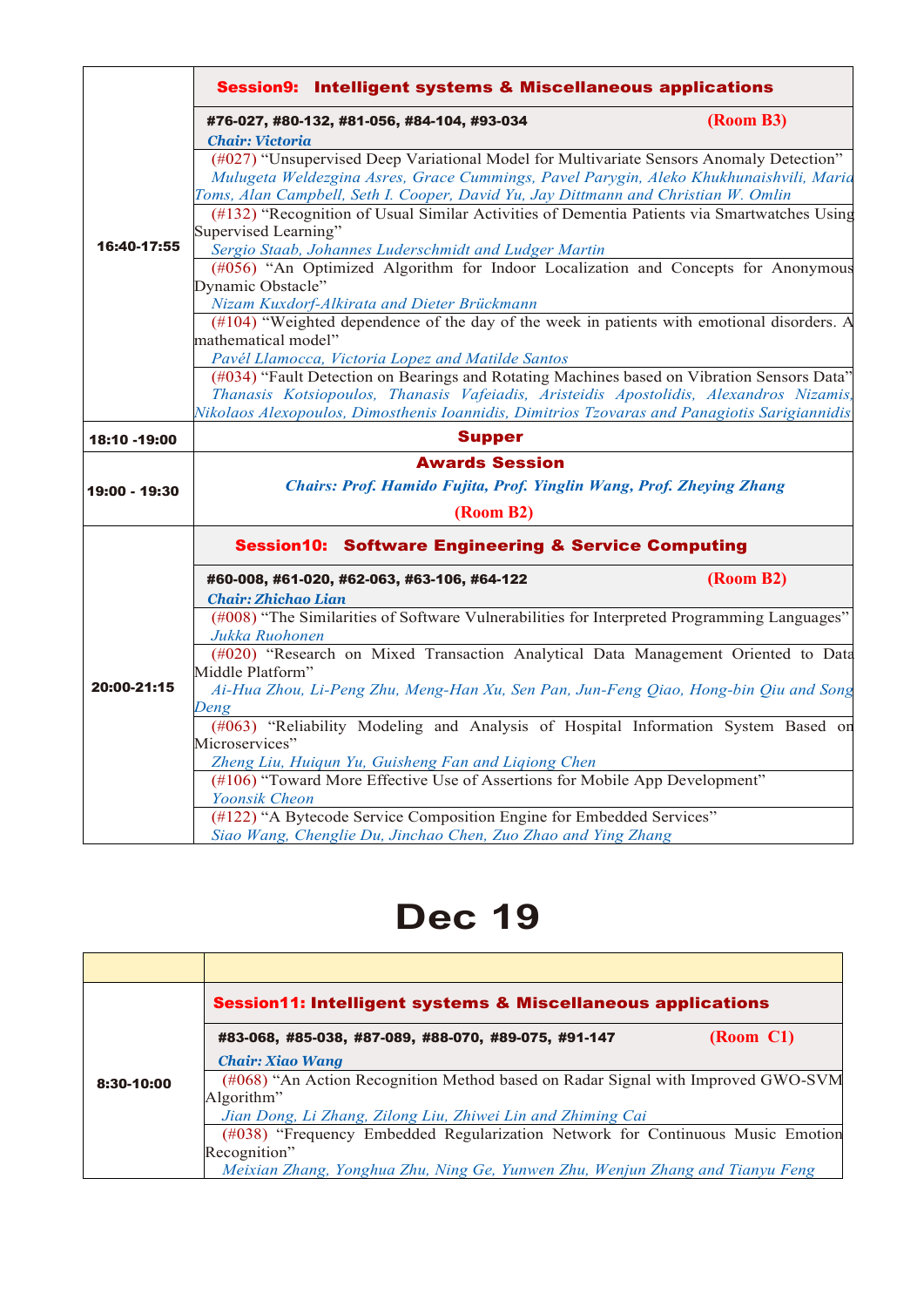|              | (#089) "TransCL: Contrastive Learning on complex transportation network"<br>Rui Xue, Huohua Li and Xiaoning Ma                |  |  |
|--------------|-------------------------------------------------------------------------------------------------------------------------------|--|--|
|              |                                                                                                                               |  |  |
|              | (#070) "Double-Sided Auction Mechanism for Peer-to-Peer Energy Trading Markets"                                               |  |  |
|              | Jemasharin Pankiraj, Abdulsalam Yassine and Salimur Choudhurry                                                                |  |  |
|              | (#075) "A Job Shop Scheduling Method Based on Ant Colony Algorithm"                                                           |  |  |
|              | Junging Li, Huawei Deng, Dawei Liu, Changqing Song, Ruiyi Han and Taiyuan Hu                                                  |  |  |
|              | (#147) "Path Planning for an Omnidirectional Mobile Robot Based on Modified A                                                 |  |  |
|              | Algorithm with Energy Model"                                                                                                  |  |  |
|              | Cong Liu, Xiaobin Xu, Xinhong Li, Zhijie Pan, Kai Hu and You Shu                                                              |  |  |
|              | <b>Session12: Image Proceeing &amp; Human-Computer Interaction</b>                                                            |  |  |
|              | (Room C2)<br>#30-057, #31-005, #32-024, #33-103, #34-067, #35-040                                                             |  |  |
|              | <b>Chair: Bo Huang</b>                                                                                                        |  |  |
|              | (#057) "Weighted Best Linear Prediction and its Randomized Acceleration for Poisson                                           |  |  |
|              | Image Denoising"                                                                                                              |  |  |
|              | Qing Li and Jun Zhang<br>(#005) "Deeply Feature Fused Video Super-resolution Network"                                         |  |  |
| 8:30-10:00   | Jingmin Yang, Zhensen Chen and Li Xu                                                                                          |  |  |
|              | (#024) "Image Texture Removal by Total Variantional Rolling Guidance"                                                         |  |  |
|              | Wei Wang, Yi Yang and Xin Xu                                                                                                  |  |  |
|              | (#103) "Adaptive Total Variation Regularized for Hyperspectral Unmixing"                                                      |  |  |
|              | Chenguang Xu                                                                                                                  |  |  |
|              | (#067) "Camera Calibration Method Based on Sine Cosine Algorithm"                                                             |  |  |
|              | Zhihui Feng, Quan Liang, Zicheng Zhang and Wei Ji<br>(#040) "The jet closed-loop control method based on image processing"    |  |  |
|              | Jian She Liu                                                                                                                  |  |  |
|              | <b>Session13:</b>                                                                                                             |  |  |
|              | <b>Intelligent Network and Information Security</b>                                                                           |  |  |
|              |                                                                                                                               |  |  |
|              | (Room C3)<br>#68-111, #69-128, #70-073, #71-118, #72-101, #73-062                                                             |  |  |
|              | Chair: Zhi Li                                                                                                                 |  |  |
|              | (#111) "Network situation risk assessment Based on vulnerability correlation analysis"                                        |  |  |
|              | Xinmeng Nan, Ruiqi Chen, Hongtao Tian and Yupeng Liu<br>(#128) "Design of Integrated Gateway System for Marine Communication" |  |  |
|              | Bin Zeng, Rui Wang and Chunhui Yang                                                                                           |  |  |
|              | (#073) "A Differentially Private Data Transmission Scheme for Advanced Metering                                               |  |  |
| 8:30-10:00   | Infrastructures"                                                                                                              |  |  |
|              | Li Yan, Chao Ma, Cong Wang, Ziqing Zhu, Gaozhou Wang and Huijian Wang                                                         |  |  |
|              | (#118) "An Advanced JPEG Steganalysis Method with Balanced Depth and Width Based                                              |  |  |
|              | on Fractal Residual Network"                                                                                                  |  |  |
|              | Rui Zhan, Yi Ma, Shanshan Yang, Yufei Man and Yu Yang                                                                         |  |  |
|              | (#101) "A Lightweight Embedding Probability Estimation Algorithm Based on LBP for<br>Adaptive Steganalysis"                   |  |  |
|              | Jialin Lin, Yufei Wang, Ming Han, Yu Yang and Min Lei                                                                         |  |  |
|              | (#062) "Cross-Site Scripting (XSS) and SQL injection Attacks Multi-classification Using                                       |  |  |
|              | Bidirectional LSTM Recurrent Neural Network"                                                                                  |  |  |
|              | Abdulgbar A. R. Farea, Chengliang Wang, Ebraheem Farea and Abdulfattah Ba Alawi                                               |  |  |
| 10:00 -10:30 | <b>TEA BREAK</b>                                                                                                              |  |  |
|              | <b>Session14: Intelligent systems &amp; Miscellaneous applications</b>                                                        |  |  |
|              | (Room C1)<br>#86-131, #94-096, #95-003, #96-152, #97-090                                                                      |  |  |
|              | Chair: Weihui Dai                                                                                                             |  |  |
| 10:30-11:45  |                                                                                                                               |  |  |
|              | (#131) "Olfactory Affective Computation Based on EEG Signal Data"                                                             |  |  |
|              | Weihui Dai, Xinyue Li, Ziqing Xia, Jintian Zhou, Lijuan Song, Huajuan Mao and Yan Kang                                        |  |  |
|              | (#096) "A kNN based Voyage's Containers' Incoming Time Distribution Prediction<br>System"                                     |  |  |
|              | Shitong Shen, Jian Cao, Yinyue Yang and Yameng Guo                                                                            |  |  |
|              |                                                                                                                               |  |  |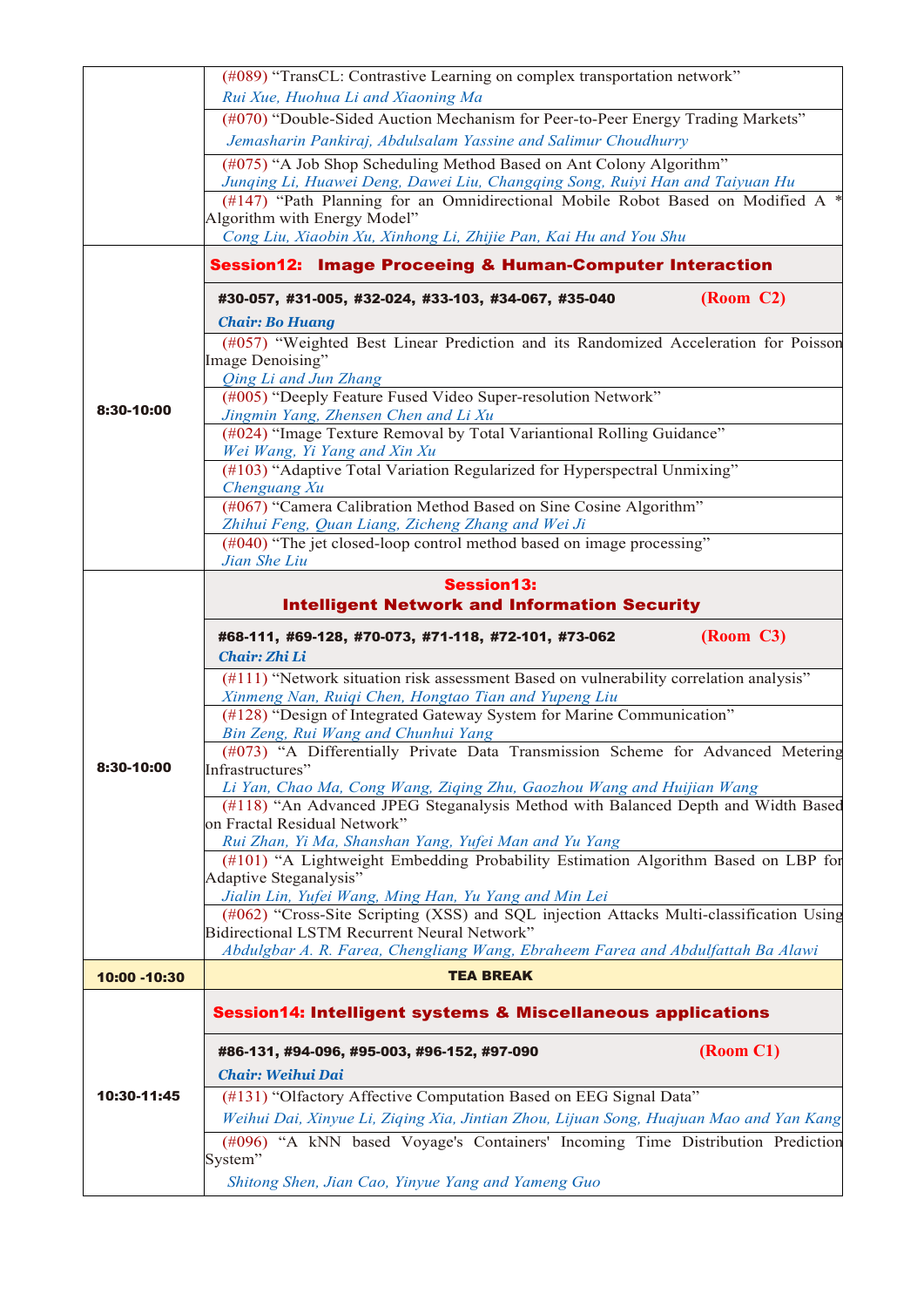|             | $(\text{\#}003)$ "Data-driven product design and Axiomatic design"                    |           |  |
|-------------|---------------------------------------------------------------------------------------|-----------|--|
|             | Bin Yang, Ren-bin Xiao                                                                |           |  |
|             | (#152) "Research on Wind Turbine Power Prediction based on model Fusion"              |           |  |
|             | Xiuxia Zhang, Jian Hao and Shuyi Wei                                                  |           |  |
|             | (#090) "A Computer-Aided Recognition Method of Heart Rate Deflection Point"           |           |  |
|             | Shenglan Wang, Junhui Li, Mingying Lan, Li Gao and Xiaolin Gao                        |           |  |
|             | <b>Session15: Information Systems &amp; Evaluation</b>                                |           |  |
|             | #98-039, #99-116, #100-091, #101-120                                                  | (Room C2) |  |
|             | <b>Chair: Jing Zhao</b>                                                               |           |  |
|             | (#039) "Research on Stratospheric Communication Effectiveness Evaluation"             |           |  |
|             | Yubing Men and Jianyun Zheng                                                          |           |  |
| 10:30-11:45 | (#116) "Evaluating the usability of a social storefront business model for Ecuadorian |           |  |
|             | Millennials and Centennials"                                                          |           |  |
|             | Félix Fernández-Peña, Fernando Ibarra-Torres, Pilar Urrutia-Urrutia and Diand         |           |  |
|             | Coello-Fiallos                                                                        |           |  |
|             | $(\text{\#091})$ "Research of SPOC Online Learning Behavior Analysis Based on RFT"    |           |  |
|             | Hongxia Wang                                                                          |           |  |
|             | (#120) "Identifying Key Features in Student Grade Prediction"                         |           |  |
|             | Jiaqi Cui, Zhang Yupei, Rui An, Yue Yun, Huan Dai and Xuequn Shang                    |           |  |

| <b>TEA BREAK</b><br>14:30 - 15:00<br><b>Session16:</b><br><b>Natural Language Processing &amp; Knowledge Management</b><br>(Room C1)<br>#38-018, #40-141, #45-130, #46-053, #47-097<br><b>Chair: Peng Li</b><br>(#018) "Text stance detection based on deep learning"<br>Xu Zhang, Chunyang Liu, Zhongqin Gao and Yue Jiang<br>(#141) "Exploring Multi-Layer Convolutional Neural Networks for Railway Safety Text<br>Classification"<br>Taocun Yang, Xin Liu, Guohua Li, Mingrui Dai, Lei Tian and Yanlin Xie<br>15:00-16:00<br>(#130) "CA-NCF: A Category Assisted Neural Collaborative Filtering Approach for<br>Personalized Recommendation"<br>Yimin Peng, Rong Hu and Yipin Wen<br>(#053) "Recommendation Method of Individually Suitable and Attractive Destination for<br>Tourists by Using Profile Data"<br>Li Minghao and Sasaki Jun<br>(#097) "The Construction of Learning Diagnosis and Resources Recommendation System<br>Based on Knowledge Graph"<br>Kaiyu Dai, Yiyang Qiu and Rui Zhang<br><b>Sessision17: Machine Learning Theory &amp; Methods</b><br>(Room C2)<br>#09-074, #02-015, #05-022, #12-035<br><b>Chair: Jingsong Zhang</b><br>(#074) "Twin Delayed Multi-Agent Deep Deterministic Policy Gradient"<br>Mengying Zhan, Jinchao Chen, Chenglie Du and Yuxin Duan<br>15:00-16:00<br>(#015) "Improving Neural Network Architecture Compression by Multi-Grain Pruning"<br>Kevin Kollek, Miguel Angel Aguilar, Marco Braun and Anton Kummert<br>(#022) "Random Noise Boxes: Data Augmentation for Spectrograms"<br>Maxime Goubeaud, Nicolla Gmyrek, Farzin Ghorban, Lucas Schelkes and Anton<br>Kummert<br>(#035) "Generation of Virtual Test Scenarios for Training and Validation of AI-based | 13:30 -14:30 | <b>Online Keynote Speech(3), Chair: Prof. Bo Huang</b><br>" Empowering Cognitive Security Systems with Cyber Situation Awareness"<br><b>Prof. Vincenzo Loia</b><br>(Room C1) |  |  |  |
|-------------------------------------------------------------------------------------------------------------------------------------------------------------------------------------------------------------------------------------------------------------------------------------------------------------------------------------------------------------------------------------------------------------------------------------------------------------------------------------------------------------------------------------------------------------------------------------------------------------------------------------------------------------------------------------------------------------------------------------------------------------------------------------------------------------------------------------------------------------------------------------------------------------------------------------------------------------------------------------------------------------------------------------------------------------------------------------------------------------------------------------------------------------------------------------------------------------------------------------------------------------------------------------------------------------------------------------------------------------------------------------------------------------------------------------------------------------------------------------------------------------------------------------------------------------------------------------------------------------------------------------------------------------------------------------------------------------------------|--------------|------------------------------------------------------------------------------------------------------------------------------------------------------------------------------|--|--|--|
|                                                                                                                                                                                                                                                                                                                                                                                                                                                                                                                                                                                                                                                                                                                                                                                                                                                                                                                                                                                                                                                                                                                                                                                                                                                                                                                                                                                                                                                                                                                                                                                                                                                                                                                         |              |                                                                                                                                                                              |  |  |  |
|                                                                                                                                                                                                                                                                                                                                                                                                                                                                                                                                                                                                                                                                                                                                                                                                                                                                                                                                                                                                                                                                                                                                                                                                                                                                                                                                                                                                                                                                                                                                                                                                                                                                                                                         |              |                                                                                                                                                                              |  |  |  |
|                                                                                                                                                                                                                                                                                                                                                                                                                                                                                                                                                                                                                                                                                                                                                                                                                                                                                                                                                                                                                                                                                                                                                                                                                                                                                                                                                                                                                                                                                                                                                                                                                                                                                                                         |              |                                                                                                                                                                              |  |  |  |
|                                                                                                                                                                                                                                                                                                                                                                                                                                                                                                                                                                                                                                                                                                                                                                                                                                                                                                                                                                                                                                                                                                                                                                                                                                                                                                                                                                                                                                                                                                                                                                                                                                                                                                                         |              |                                                                                                                                                                              |  |  |  |
|                                                                                                                                                                                                                                                                                                                                                                                                                                                                                                                                                                                                                                                                                                                                                                                                                                                                                                                                                                                                                                                                                                                                                                                                                                                                                                                                                                                                                                                                                                                                                                                                                                                                                                                         |              |                                                                                                                                                                              |  |  |  |
|                                                                                                                                                                                                                                                                                                                                                                                                                                                                                                                                                                                                                                                                                                                                                                                                                                                                                                                                                                                                                                                                                                                                                                                                                                                                                                                                                                                                                                                                                                                                                                                                                                                                                                                         |              |                                                                                                                                                                              |  |  |  |
|                                                                                                                                                                                                                                                                                                                                                                                                                                                                                                                                                                                                                                                                                                                                                                                                                                                                                                                                                                                                                                                                                                                                                                                                                                                                                                                                                                                                                                                                                                                                                                                                                                                                                                                         |              |                                                                                                                                                                              |  |  |  |
|                                                                                                                                                                                                                                                                                                                                                                                                                                                                                                                                                                                                                                                                                                                                                                                                                                                                                                                                                                                                                                                                                                                                                                                                                                                                                                                                                                                                                                                                                                                                                                                                                                                                                                                         |              |                                                                                                                                                                              |  |  |  |
|                                                                                                                                                                                                                                                                                                                                                                                                                                                                                                                                                                                                                                                                                                                                                                                                                                                                                                                                                                                                                                                                                                                                                                                                                                                                                                                                                                                                                                                                                                                                                                                                                                                                                                                         |              |                                                                                                                                                                              |  |  |  |
|                                                                                                                                                                                                                                                                                                                                                                                                                                                                                                                                                                                                                                                                                                                                                                                                                                                                                                                                                                                                                                                                                                                                                                                                                                                                                                                                                                                                                                                                                                                                                                                                                                                                                                                         |              |                                                                                                                                                                              |  |  |  |
|                                                                                                                                                                                                                                                                                                                                                                                                                                                                                                                                                                                                                                                                                                                                                                                                                                                                                                                                                                                                                                                                                                                                                                                                                                                                                                                                                                                                                                                                                                                                                                                                                                                                                                                         |              |                                                                                                                                                                              |  |  |  |
|                                                                                                                                                                                                                                                                                                                                                                                                                                                                                                                                                                                                                                                                                                                                                                                                                                                                                                                                                                                                                                                                                                                                                                                                                                                                                                                                                                                                                                                                                                                                                                                                                                                                                                                         |              |                                                                                                                                                                              |  |  |  |
|                                                                                                                                                                                                                                                                                                                                                                                                                                                                                                                                                                                                                                                                                                                                                                                                                                                                                                                                                                                                                                                                                                                                                                                                                                                                                                                                                                                                                                                                                                                                                                                                                                                                                                                         |              |                                                                                                                                                                              |  |  |  |
|                                                                                                                                                                                                                                                                                                                                                                                                                                                                                                                                                                                                                                                                                                                                                                                                                                                                                                                                                                                                                                                                                                                                                                                                                                                                                                                                                                                                                                                                                                                                                                                                                                                                                                                         |              |                                                                                                                                                                              |  |  |  |
|                                                                                                                                                                                                                                                                                                                                                                                                                                                                                                                                                                                                                                                                                                                                                                                                                                                                                                                                                                                                                                                                                                                                                                                                                                                                                                                                                                                                                                                                                                                                                                                                                                                                                                                         |              |                                                                                                                                                                              |  |  |  |
|                                                                                                                                                                                                                                                                                                                                                                                                                                                                                                                                                                                                                                                                                                                                                                                                                                                                                                                                                                                                                                                                                                                                                                                                                                                                                                                                                                                                                                                                                                                                                                                                                                                                                                                         |              |                                                                                                                                                                              |  |  |  |
|                                                                                                                                                                                                                                                                                                                                                                                                                                                                                                                                                                                                                                                                                                                                                                                                                                                                                                                                                                                                                                                                                                                                                                                                                                                                                                                                                                                                                                                                                                                                                                                                                                                                                                                         |              |                                                                                                                                                                              |  |  |  |
|                                                                                                                                                                                                                                                                                                                                                                                                                                                                                                                                                                                                                                                                                                                                                                                                                                                                                                                                                                                                                                                                                                                                                                                                                                                                                                                                                                                                                                                                                                                                                                                                                                                                                                                         |              |                                                                                                                                                                              |  |  |  |
|                                                                                                                                                                                                                                                                                                                                                                                                                                                                                                                                                                                                                                                                                                                                                                                                                                                                                                                                                                                                                                                                                                                                                                                                                                                                                                                                                                                                                                                                                                                                                                                                                                                                                                                         |              |                                                                                                                                                                              |  |  |  |
|                                                                                                                                                                                                                                                                                                                                                                                                                                                                                                                                                                                                                                                                                                                                                                                                                                                                                                                                                                                                                                                                                                                                                                                                                                                                                                                                                                                                                                                                                                                                                                                                                                                                                                                         |              |                                                                                                                                                                              |  |  |  |
|                                                                                                                                                                                                                                                                                                                                                                                                                                                                                                                                                                                                                                                                                                                                                                                                                                                                                                                                                                                                                                                                                                                                                                                                                                                                                                                                                                                                                                                                                                                                                                                                                                                                                                                         |              |                                                                                                                                                                              |  |  |  |
|                                                                                                                                                                                                                                                                                                                                                                                                                                                                                                                                                                                                                                                                                                                                                                                                                                                                                                                                                                                                                                                                                                                                                                                                                                                                                                                                                                                                                                                                                                                                                                                                                                                                                                                         |              |                                                                                                                                                                              |  |  |  |
|                                                                                                                                                                                                                                                                                                                                                                                                                                                                                                                                                                                                                                                                                                                                                                                                                                                                                                                                                                                                                                                                                                                                                                                                                                                                                                                                                                                                                                                                                                                                                                                                                                                                                                                         |              |                                                                                                                                                                              |  |  |  |
|                                                                                                                                                                                                                                                                                                                                                                                                                                                                                                                                                                                                                                                                                                                                                                                                                                                                                                                                                                                                                                                                                                                                                                                                                                                                                                                                                                                                                                                                                                                                                                                                                                                                                                                         |              |                                                                                                                                                                              |  |  |  |
|                                                                                                                                                                                                                                                                                                                                                                                                                                                                                                                                                                                                                                                                                                                                                                                                                                                                                                                                                                                                                                                                                                                                                                                                                                                                                                                                                                                                                                                                                                                                                                                                                                                                                                                         |              |                                                                                                                                                                              |  |  |  |